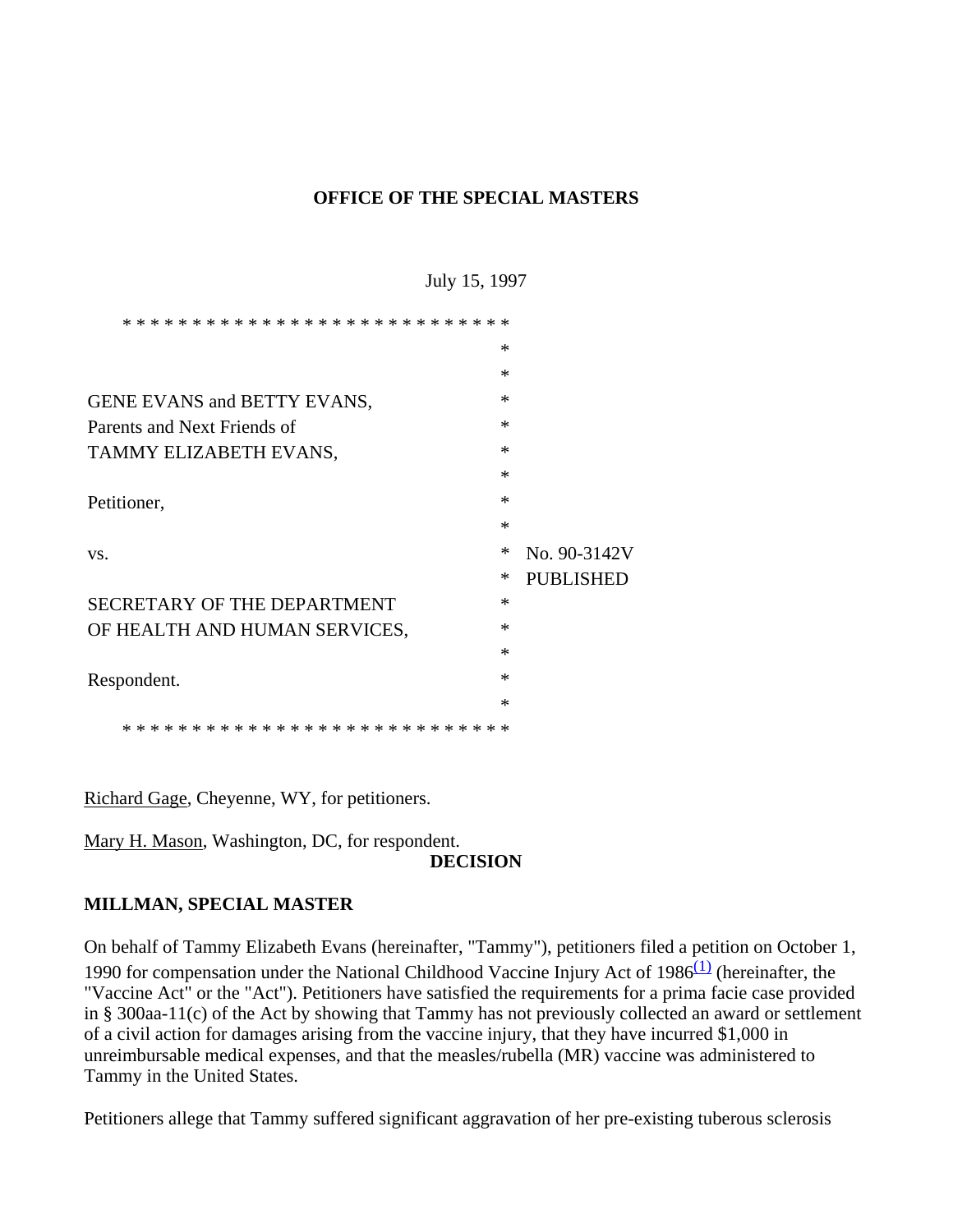(TS) in the form of a residual seizure disorder (RSD) and/or encephalopathy within the Table time limits of the Act. 42 U.S.C. § 300aa-14(a)(I)(B),(D), and (E). Respondent defends with the assertion that a factor unrelated to MR vaccine, i.e., an intercurrent infection, caused her fever which caused her initial seizure, which was within Table time of her vaccination. In any event, respondent asserts that Tammy's on-Table seizure does not constitute a significant aggravation of her TS.

The hearing was held on October 21, 1991 (at the Mayo Clinic as part of all the TS cases), May 3, 1995, October 28, 1996, and April 11, 1997 (in Washington, DC). Testifying for petitioners were Dr. Manuel Gomez at the Mayo Clinic, and Dr. G.L. Smith and Dr. Marcel Kinsbourne in Washington, DC. Testifying for respondent were Dr. W. Paul Glezen, Dr. Phillip S. Lesser, Dr. James C. Parke, Jr., and Dr. Michael Pollack.

#### **FACTS**

Tammy was born on May 23, 1971. Med. recs. at 3. She received a MR vaccination on June 12, 1972. On June 21, 1972, she began to have a cough and fever. Med. recs. at 60. She began pulling at her ears and also vomited. On June 22, 1972, at 3:00 a.m., Mrs. Evans was awakened by a strange noise and saw Tammy have a generalized tonic-clonic seizure with greater activity on the left. This seizure lasted an hour before Tammy was brought to the Emergency Room of Charlotte Memorial Hospital, where she was medicated and her seizures controlled. She had a temperature of 104 degrees and was in a postictal state with decreased movement on her left side. Tammy also seized in the hospital. Her four and a half year old brother had petit mal seizures. Med. recs. at 68-71.

Dr. Richard Taylor, a pediatric resident at Charlotte Memorial, examined Tammy on June 22, 1972. He recorded that she had a three- to four-day history of isolated cough progressing to vomiting with the cough. She had had a classic grand mal seizure. She was low normal in development, but with no abnormal neurological findings. She had a rash on her trunk which was becoming more prominent. Med. recs. at 75-76. A spinal tap performed on June 22, 1972 showed elevated protein of 193 and elevated glucose of 105. Med. recs. at 87. Her discharge summary states Tammy had a papular rash on her neck and groin region and many small white maculae on her trunk and extremities. Her right tympanic membrane appeared to be red and bulging. Her throat was not injected and her nose was within normal limits. Med. recs. at 70-71. On June 24, 1992, Tammy was doing well and moving the left side of her body well. Med. recs. at 76. She was to be maintained on Phenobarbital. Med. recs. at 71. An EEG performed on July 20, 1972 showed an abnormal focus. Med. recs. at 112.

Tammy visited the Outpatient Department of Charlotte Memorial Hospital on December 6, 1972. The pediatric neurologist wrote that when she was hospitalized in June, she had right otitis media at the time. She had left-sided paralysis for one day which cleared afterward without deficit. Her skull films and last lumbar puncture were normal. Her neurological exam was grossly within normal limits. She was on Phenobarbital. Med. recs. at 130.

On June 6, 1973, the doctor noted that Tammy was slower than her siblings were at her age since her last visit six months earlier, and that she had spells of staring and shaking which she had not had before the last six months. Her Phenobarbital was increased. Med. recs. at 131-32.

A notation for August 1, 1973 states that Tammy had frequent minimal seizures consisting of stiffening and shaking of her extremities, and staring, lasting about ten seconds. Med. recs. at 132.

Her next visit to the doctor was on November 7, 1973. Tammy had had an increase in the frequency of her seizures, two to four per week. The seizures consisted of staring and chewing movements of her mouth, which lasted one to three minutes. She was more active than her siblings were at her age. She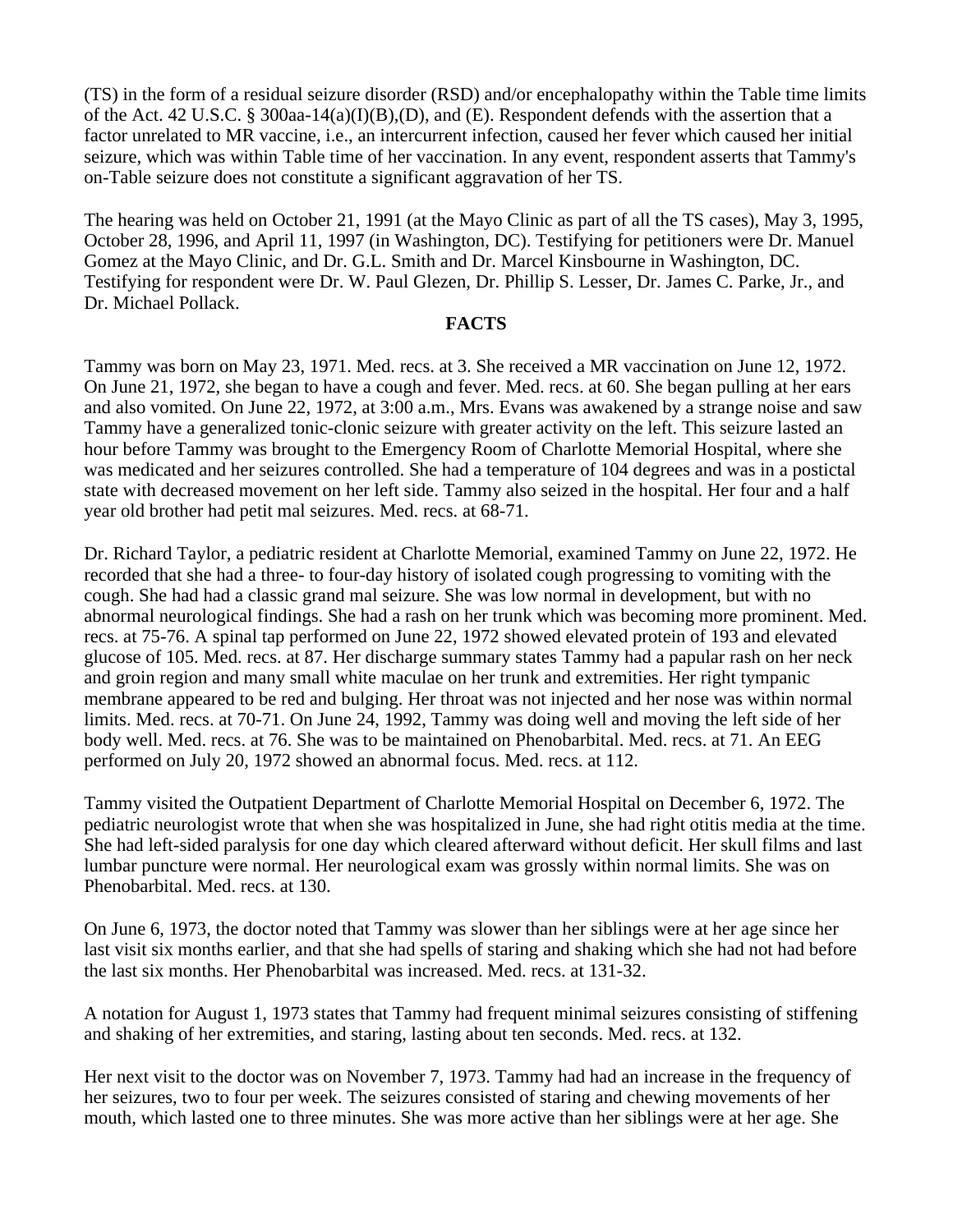walked at ten to eleven months, but now had only about a twelve-word vocabulary and did not use sentences. Med. recs. at 133.

Tammy had a skull x-ray on April 3, 1974 which did not detect the classic intracranial calcifications of TS; the skull was within normal limits although Tammy had a history of TS. Med. recs. at 129.

Tammy was evaluated on December 4, 1974. She had not had seizures for a year. Med. recs. at 139. An EEG performed on November 18, 1977 showed Tammy's brain to be diffusely abnormal and very poorly organized. Med. recs. at 113. An EEG performed on May 19, 1980 was markedly abnormal. Med. recs. at 114.

A CT scan performed on August 1, 1980 showed normal subependymal calcifications consistent with TS. Med. recs. at 122. An EEG performed on September 12, 1980 was diffusely abnormal, suggestive of a primary cerebral dysrhythmia. Med. recs. at 115. Further EEGs on November 24, 1981, October 6, 1982, and December 20, 1983 were all abnormal. Med. recs. at 116-19.

### **TESTIMONY**

Dr. Manuel Gomez, the world's expert in TS, testified on October 21, 1991 as part of all TS cases. Dr. Gomez's testimony on TS was taken at the Mayo Clinic and is described in *Costa v. Secretary HHS*, No. 90-1476V, 1992 WL 47334, \*5-\*8 (Cl. Ct. Spec. Mstr.), *remanded*, 26 Cl. Ct. 866, *on remand*, 1992 WL 365421 (Fed. Cl. 1992). Dr. Gomez's textbook on  $TS^{(2)}$  and other material<sup>(3)</sup> are described in the first opinion in *Costa*.

Dr. Gomez testified that TS is not an encephalopathy. Gomez tr. at 99. Rather, TS is a genetic disorder which is either inherited or results from a mutation. Gomez tr. at 96. Brain growth controls tuber growth. Tubers exist at birth and do not multiply. Gomez tr. at 97. The most common presenting symptom of TS is seizures. Gomez tr. at 100. There is a demonstrable correlation between the presence of many low attenuated lesions and the frequency and severity of seizures and mental retardation in an infant less than one year old. Gomez tr. at 101.

The most common age for an onset of seizures in TS children is the first year of life. The most common symptom of presentation is infantile spasms. Infantile spasms are age-dependent seizures occurring between the ages of three and eight months, regardless of the cause. Gomez tr. at 103.

In the first part of the hearing in this case held in Washington, DC in May 1995, Dr. W. Paul Glezen testified for respondent. Tr. at 7. (Since petitioners benefited from the statutory presumption of causation of Tammy's on-Table seizure, the court directed respondent to put its evidence on first.) Dr. Glezen is an expert in pediatrics and the epidemiology of infectious diseases. Tr. at 8-9. He studies acute respiratory illnesses of children and viral etiologies. Tr. at 8. He has over one hundred publications directed toward these problems. Tr. at 9.

Dr. Glezen's opinion is that an intercurrent viral infection, not the MR vaccination, caused Tammy to have a fever which caused her seizure. Tr. at 15-16. TS made Tammy more vulnerable to seize with fever. Tr. at 16. By "intercurrent," Dr. Glezen means that the viral infection occurred in the time period during which we are looking for a reaction to the vaccine. Tr. at 17.

Tammy had four older siblings, putting her at high risk for a viral illness. Tr. at 18. She was coughing severely enough to vomit mucous. *Id.* She was put on Phenergan suppository to stop her vomiting. *Id.*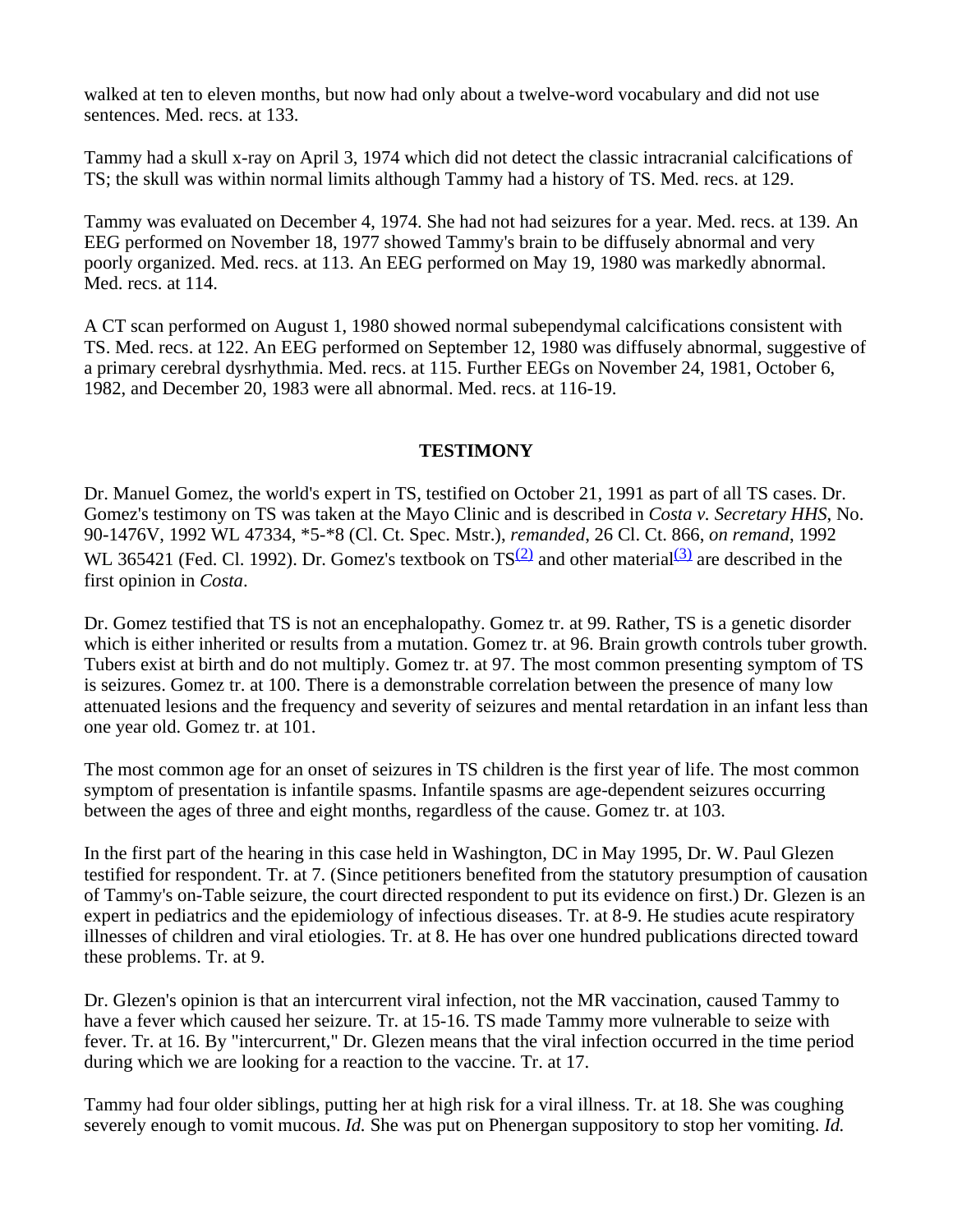Her fever continued for two days in the hospital. Tr. at 19. If she had been reacting to MR vaccine, Tammy's fever would have been transient. *Id.*

Tammy's rash is non-specific and could be associated with many different viral infections. *Id.* Enteroviruses are common in June. Tr. at 19-20. Her cough, vomiting, and pulling at her ears are more likely related to a viral illness. Tr. at 22.

In control trials of MR vaccine, there were no excess symptoms of respiratory illness in vaccinees. *Id.* Only low grade fever occurred more in vaccinees than non-vaccinees. *Id.* High grade fever did not occur in excess. Tr. at 22-23. Tammy had a high grade fever. Tr. at 27. The vaccinees and non-vaccinees were observed for ten days. Tr. at 23. Dr. Glezen referred to R. Ex. CC, Ramos-Alvarez, M., et al., *Immunization of Children with Attenuated Measles-Rubella Bivalent Vaccine*, 29 Am. J. Dis. Child 474, 475-76 (1975). Tr. at 26.

In the April 1997 part of the hearing, Dr. Glezen testified that he has spent forty years in infectious diseases. Tr. at 447. Tammy received the Schwartz strain of MR vaccine, which is further attenuated than the earlier Edmondston strain.  $(4)$  Tr. at 449. Package inserts report everything that has been associated with the vaccine, not what the vaccine causes. Tr. at 455. Attenuated vaccine is administered intramuscularly, not in the respiratory tract. *Id.* It does not get into the respiratory tract. *Id.*

It is possible to have both a cold and a vaccine reaction. Tr. at 460. Dr. Glezen found Tammy's rash problematic. Tr. at 461. Tammy's throat was not injected. Tr. at 467.

In the April 11, 1997 part of the hearing, Dr. Phillip S. Lesser testified for respondent. Tr. at 305. This was his first vaccine case testimony. *Id.* He is a pediatric neurologist, board-certified in both pediatrics and neurology with a specialty in children. Tr. at 306. He belongs to the epilepsy team at the Carolina Medical Center and is on the faculty of the University of North Carolina. *Id.* He has been practicing pediatric neurology for twenty years. *Id.* He has seen twenty-five to fifty patients with TS in his career. Tr. at 309.

When he was a pediatrician from 1971-74, he had experience with measles vaccine and routinely immunized his patients with MMR and less so with MR (bivalent) vaccine. *Id.* It was an excellent vaccine with few side effects. Tr. at 310. There was no large percentage of rashes or upper respiratory infections among vaccinees. Tr. at 310-11. When a child did have symptoms following MR or MMR, an intercurrent illness, upper respiratory infection, fever or some other easily identified illness was occurring at the same time. Tr. at 311.

Tammy was his patient. Tr. at 316. Dr. Lesser knows Dr. Parke who was Chairman of Pediatrics when Dr. Lesser came to Charlotte, NC. Tr. at 313. He also knows of the work of Dr. Glezen and has met Dr. Kinsbourne. Tr. at 314.

Dr. Lesser's opinion of Dr. Parke is that he is a superb pediatrician with unusual experience in infectious disease, neonatology, and genetics. Tr. at 315-16. The first year Dr. Lesser came to Charlotte in 1977, he saw Tammy when she was about six years old and continued to follow her until about two years ago. Tr. at 316-17, 331. He managed her seizures for years. Tr. at 317. Two years ago, an epileptologist, Dr. Wilner, joined the group and Tammy became his patient. *Id.*

In 1991, Dr. Lesser sent a letter to Tammy's mother (R. Ex. FF) because she asked him on a number of occasions if Tammy's seizures and developmental delay were related to her MR vaccine. Tr. at 317-18. He was surprised at the question. Tr. at 318. He was never aware that MR was an issue. *Id.* He reviewed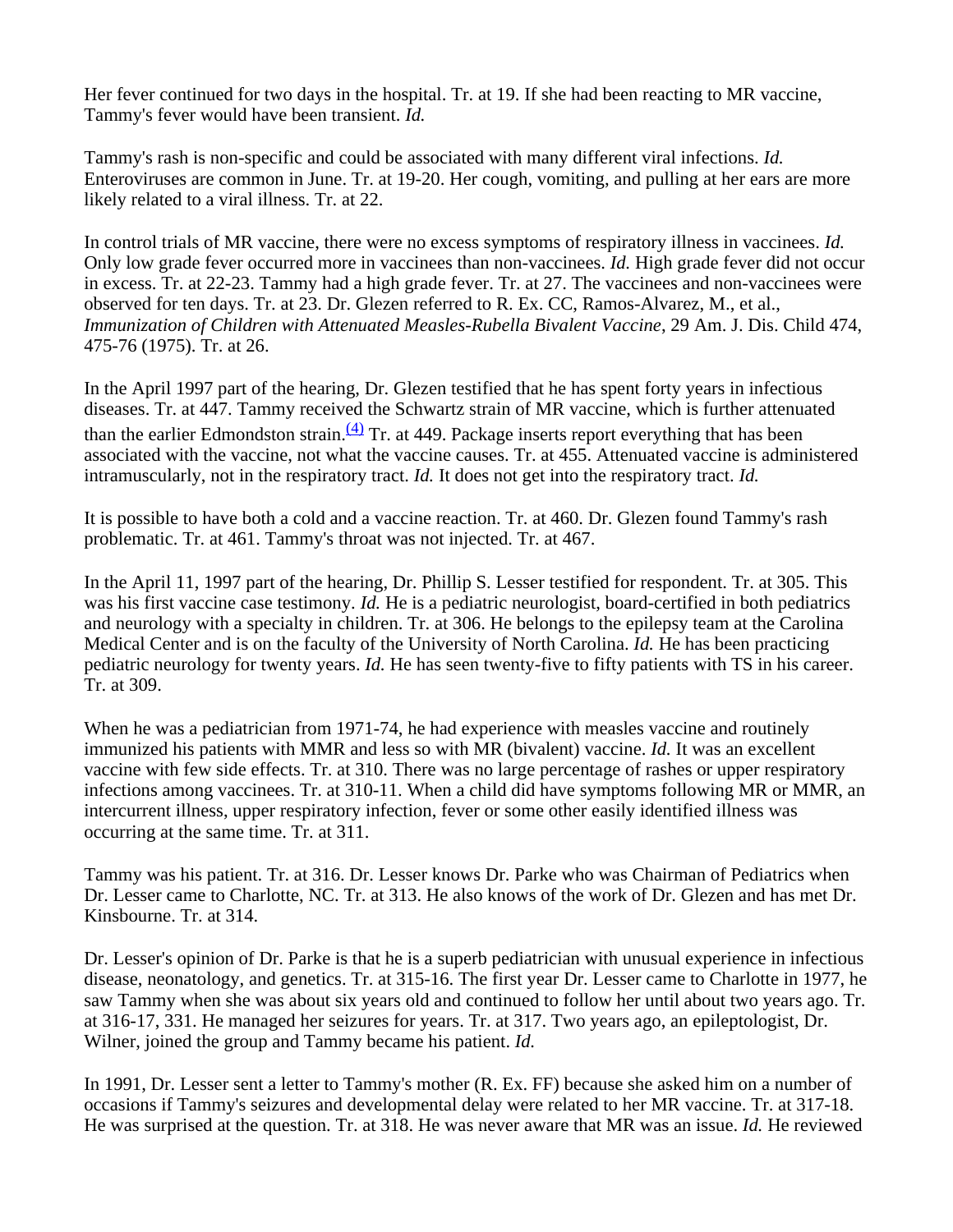Tammy's hospital records from 1972 at Mrs. Evans' request. *Id.* He found Tammy's condition consistent with the diagnosis of TS, and there was no relationship to her MR vaccine. Tr. at 318-19. She had symptoms of an upper respiratory infection and fever, possibly otitis media. Tr. at 319. She recovered quickly from status epilepticus and was discharged from the hospital two days later. *Id.* Her condition was unchanged from baseline. Tr. at 319-20. Dr. Lesser stated Tammy could not have had a serious vaccine reaction and recover two days later. Tr. at 320.

Dr. Lesser thought the fever was significant and part of her upper respiratory infection, not due to her MR. Tr. at 320. The symptoms of upper respiratory infection that she had were cough, pulling at her ears, gagging, vomiting and fever. *Id.* This occurred ten days after her MR vaccination. *Id.* Dr. Lesser admitted that since measles virus causes inflammation of the respiratory system, it makes sense that measles vaccine can also inflame the respiratory system. Tr. at 339-41. Measles vaccine could possibly lead to vomiting. Tr. at 341. The package insert for measles vaccine warns of vomiting, sore throat, cough, rash, and fever. Tr. at 341-42. Tammy had all these symptoms, but Dr. Lesser believes she had a virus (and not a measles virus) because a vaccine reaction is rare. Tr. at 342-43. Tammy's nose, throat, and chest were normal on discharge. Tr. at 348. The average respiratory infection clears in five to seven days. *Id.*

Tammy did not have measles encephalitis because her cerebrospinal fluid was normal, her seizure was easily managed and stopped, she had a quick recovery from her seizure, and her fever went down. Tr. at 321. The fever triggered the seizure. Tr. at 322. Tammy's signs of TS were already there (she had hypopigmented macules). *Id.* Her brother had had seizures. *Id.*

Tammy's seizure was prolonged because of her TS. *Id.* She was at high risk for developing a seizure disorder. *Id.* Tammy had a seizure with paralysis on the left, which means there was a focal emphasis on the right hemisphere of her brain. Tr. at 338. This cleared the following afternoon. Tr. at 337-38. Fever can cause status epilepticus and be the only cause. Tr. at 325. Dr. Lesser doubted that Tammy suffered ill effects from the seizure because she was back to baseline at discharge. Tr. at 329. Her seizures recurred later when she was followed in the clinic, but she was not in bad condition in between. Tr. at 329-30.

Tammy has mild to moderate mental retardation today. Tr. at 330. Her seizures are well-controlled; she has one to two a year. *Id.* She does not have any other complications of TS. *Id.*

Dr. James C. Parke, Jr., testified next for respondent. Tr. at 355. He is a pediatrician who was chairman of the Department of Pediatrics at the Carolinas Medical Center from 1968-91. Tr. at 356. From 1969- 70, he performed clinical evaluation of vaccines against bacterial disorders. *Id.* He has seen twenty TS patients in his career. Tr. at 359. He has administered MR vaccine. Tr. at 360. Reactions to measles vaccine can include fever, rash, and respiratory symptoms. Tr. at 362-63. He knows Dr. Lesser, Dr. Glezen, and Dr. Kinsbourne. Tr. at 364. He does not remember Tammy independently from her 1972 hospital admission, but he remembers her from visits to the clinic. Tr. at 366.

Tammy received MR vaccine on June 12, 1972. Tr. at 367. On June 21, 1972, she had fever in the morning, followed by coughing in the afternoon and at night that led to regurgitation of mucous; she pulled at her ears and had a temperature of 102 degrees. *Id.* On June 22, 1972, at 3:00 a.m., Tammy had a major motor seizure, slightly more active on the left. which continued for one or more hours. *Id.* He attributes her seizure to the fever which, in the emergency room, was 104 degrees. *Id.*

Her physical examination in the ER and in the hospital showed a normal head circumference, a small area of abnormality of skin on the right side of her face, and numerous small areas of macular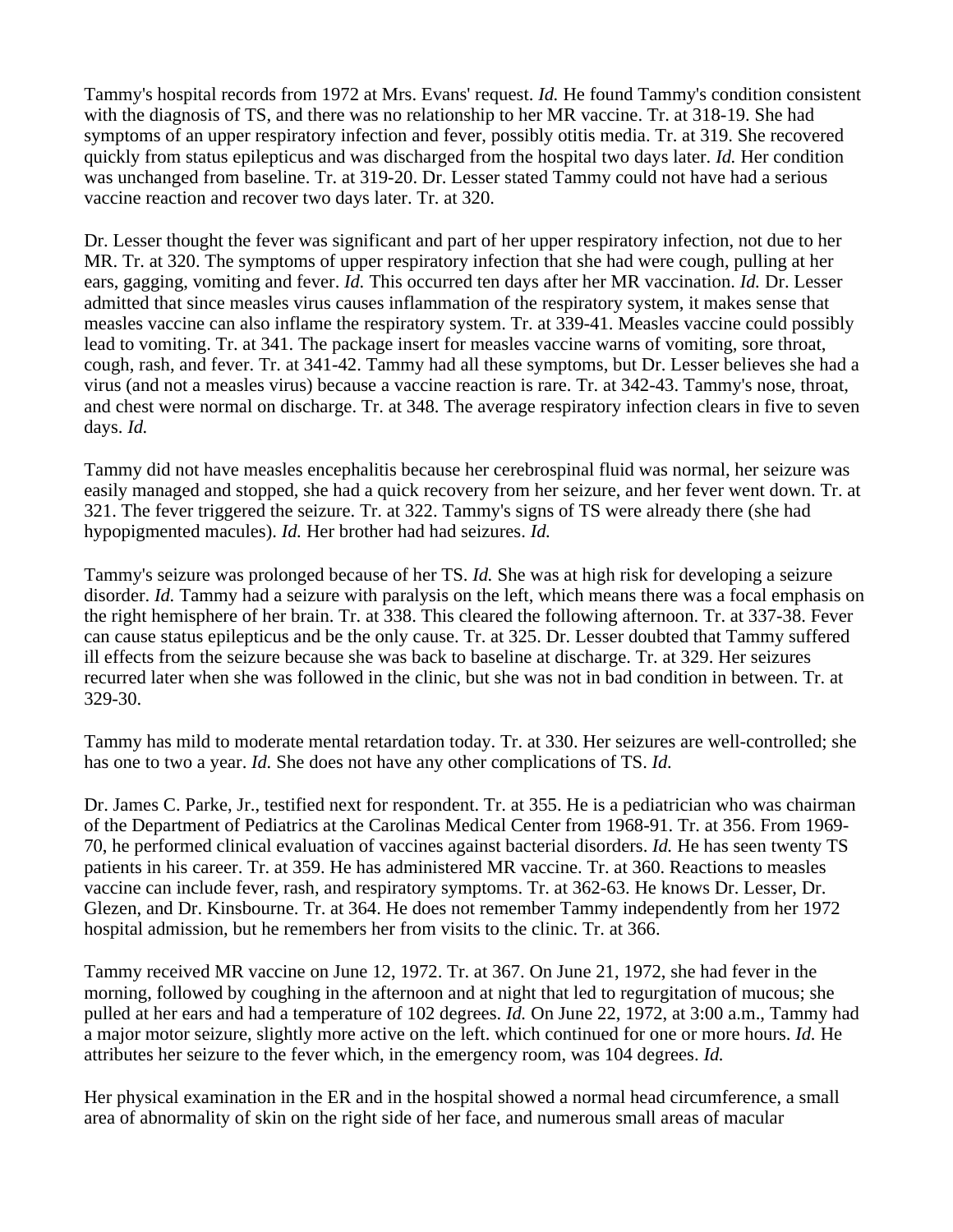pigmentation. Tr. at 368. The respiratory tract was the primary site of Tammy's infection. Tr. at 369. He thinks the most likely virus to be the cause is enterovirus (echovirus or Coxsackie). *Id.* An enterovirus is much more likely to produce a high fever than a reaction to MR vaccine. Tr. at 371. Moreover, the short duration of her illness and the occurrence of a fleeting, macular, reddish rash points to an enterovirus. *Id.*

When MR was experimentally administered, two percent who received placebo had a rash in the next seven days and three percent who received MR had a rash in the next seven days. *Id.* One is not so likely to see a rash occur after a MR vaccination. Tr. at 372.

The degree of fever suggests if it were secondary to MR, one would expect the duration of the illness to last longer. Tr. at 373. As for having mucous and a cough, there was no difference in occurrence between non-vaccinees with placebo or vaccinees with MR or measles vaccine. Tr. at 372.

Tammy did not have measles encephalitis. Tr. at 374. If she did have it, her symptoms should have persisted, but she recovered quickly. *Id.* Her cerebrospinal fluid also did not show encephalitis. *Id.* She had a few red blood cells in her spinal fluid, denoting a bloody tap which caused the mild elevation of her protein. Tr. at 374-75. Her next spinal tap showed normal levels. Tr. at 375.

Dr. Parke's conclusion is that it is much likelier that Tammy had an intercurrent enterovirus than a vaccine reaction. Tr. at 376. Her seizure disorder is unrelated to her June 22, 1972 seizure. Tr. at 376-77. Her seizure disorder is related to the natural history of her TS. *Id.* Because an attenuated virus is in the vaccine, there is less likelihood of having a reaction and the reaction, if it occurred, would be less severe. Tr. at 380. MR vaccine occasionally causes high fever. *Id.* If Tammy had had a high fever from measles vaccine and other symptoms of measles itself, he would have expected the symptoms to last longer than Tammy's illness. Tr. at 390-91. The majority of reactions to MR vaccine are shorter and have a low temperature. Tr. at 394. A cough can be a reaction to a vaccine. Tr. at 397. A rash is compatible with enterovirus. Tr. at 405.

Dr. Michael Pollack testified next for respondent. Tr. at 406. He is a pediatric neurologist certified in both pediatrics and neurology with a specialty in children. Tr. at 407. He is also a board-certified clinical neurophysiologist. *Id.* The overwhelming majority of his patients have seizures. Tr. at 408. He has two years of general pediatric practice. Tr. at 411. In his career, he has seen more than fifty patients with TS. *Id.* Currently, he is seeing twenty TS patients. *Id.*

His opinion is that Tammy's initial seizure was caused by TS and precipitated by fever. Tr. at 412. With reference to the residual effect of Tammy's first seizure, Dr. Pollack stated it did not alter the course of her TS or seizure disorder. Tr. at 412-13. The cause of Tammy's current condition is TS. Tr. at 413.

The seizure began in the right cerebral hemisphere, causing left Todd's paralysis. *Id.* Her EEG showed slow wave focus in the parietal and temporal areas on the right. *Id.* Tammy has a tuber in her right parietal-temporal lobe and three tubers in the right hemisphere. Tr. at 414.

Fever definitely makes seizures more likely in those predisposed to seize. *Id.* A transient infectious process, probably viral, caused Tammy's fever. *Id.* Tammy had a rash at the site of her intravenous line which resulted from irritation from the cleaning solution and tape. Tr. at 415. She had a papular rash of her neck and inguinal region which were due to sweating from the fever. *Id.*

Tammy did not have prolonged alteration of her neurological status. Tr. at 416. There was an interlude of time between the June 22, 1972 seizure and the onset of her seizure disorder. Tr. at 417. Staring and shaking were noted on June 6, 1973 as occurring in the last six months. Tr. at 418. Afebrile seizures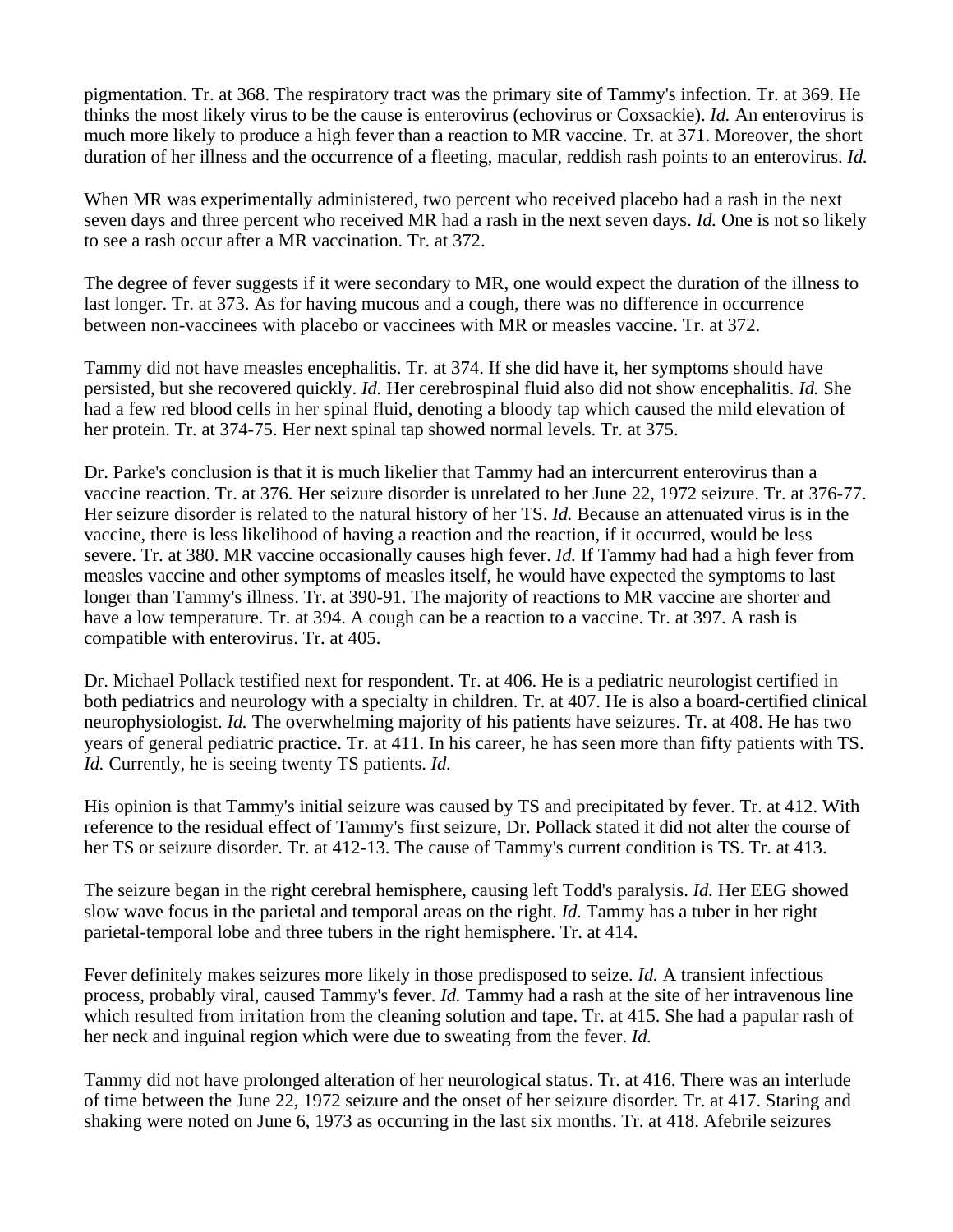began before June 1973. Tr. at 417. There is no causal relationship between her June 22, 1972 febrile status epilepticus of focal onset and her January 1973 staring and shaking. Tr. at 420. There is no medical evidence to support that MR significantly aggravated her TS by her first seizure. Tr. at 420-21. Tammy did not have sequelae to her June 22, 1972 seizure. Tr. at 421. She recovered neurologically by the time she was discharged. *Id.* Tammy was thirteen months old at the time of her first seizure. Tr. at 426-27. Seizures can start in the second year in TS. Tr. at 427. Her subsequent history would have been the same. Tr. at 428. Status epilepticus is more common among TS patients than in the general population. Tr. at 429.

It is helpful to know that Tammy has a lesion on the side of the brain where her seizure occurred. Tr. at 433. There is an anatomic basis to associate TS with her seizure. *Id.* One month after her hospitalization, on July 20, 1972, Tammy had an abnormal EEG. Tr. at 435. The persistence of EEG abnormalities shows that there is an anatomic correlative to her seizure. *Id.* Her EEG might have looked like that before her first seizure. Tr. at 438. The EEG from 1972 could not be interpreted to show brain damage from her status epilepticus in June 1972. Tr. at 439. She recovered neurologically to her premorbid state after discharge, even though her EEG was abnormal. Tr. at 440.

Dr. G.L. Smith testified for petitioners at the May 3, 1995 part of the hearing. Tr. at 94. 1995. He would not offer an opinion as to whether or not Tammy had an intercurrent viral infection. Tr. at 111. His expertise devolved to the question of whether or not Tammy had otitis media. Tr. at 95. His opinion is that she did not. *Id.* She did not have an elevated white count, which she would have had if she had had otitis media. Tr. at 98. He recognized that something was going on in her respiratory tract because she was coughing and vomiting mucous. Tr. at 99-100. On discharge, she was not prescribed any more antibiotics, showing that there was not a significant infectious process. Tr. at 100.

Dr. Smith thought a diagnosis of viral infection conjectural. Tr. at 111. The only evidence of it was her cough, rales, and temperature elevation. Tr. at 111-12. He offered no opinion as to whether her MR vaccination caused her cough and vomiting. Tr. at 112. Respiratory viruses are most common for Tammy's age. *Id.* They can cause vomiting. *Id.* In fact, the most common cause for the combined symptoms of vomiting, coughing, pulling at the ears, and temperature is viral infection. *Id.*

In the October 28, 1996 part of the hearing, Dr. Marcel Kinsbourne testified for petitioners. Tr. at 127. He is board-certified in pediatrics and has British credentials in neurology. Tr. at 128. Tammy's rash was on part of her trunk. Tr. at 133. It began as macular (spots which were not raised) and became macularpapular (center of blotches which are raised). *Id.* This is very typical of a measles rash, but also happens in a virus. Tr. at 136-37.

Tammy's nose was slightly congested and she coughed up mucous. Tr. at 138. A congested mucous membrane is a component of measles. *Id.* Tammy's throat was not injected and her nose was within normal limits. Tr. at 141. Her ears did not have an acute process noted. Tr. at 142. No treating doctor diagnosed Tammy with a respiratory infection when she was hospitalized. *Id.* Her protein level in the spinal fluid was elevated at 193 because it was a bloody tap. Tr. at 144. However, protein sometimes goes up when there is status epilepticus as well as a bloody tap. Tr. at 145. In her second tap, the protein was 21, which is normal. *Id.* This was two days after the first spinal tap. *Id.* Her white blood cell count of 7800 was moderately elevated, which is consistent with a virus, but it does not tell one which virus: the measles, respiratory or gastrointestinal. Tr. at 148.

Any foreign protein can elicit a temperature elevation. Tr. at 149. The package insert to MR vaccine says that a moderate fever (101-102.9 degrees) occurs occasionally and a high fever (above 103 degrees) occurs less commonly. Tr. at 150. Tammy's fever is consistent with a measles reaction. Tr. at 150. It is also consistent with a viral infection; however, if Tammy had a respiratory infection, it was a mild one.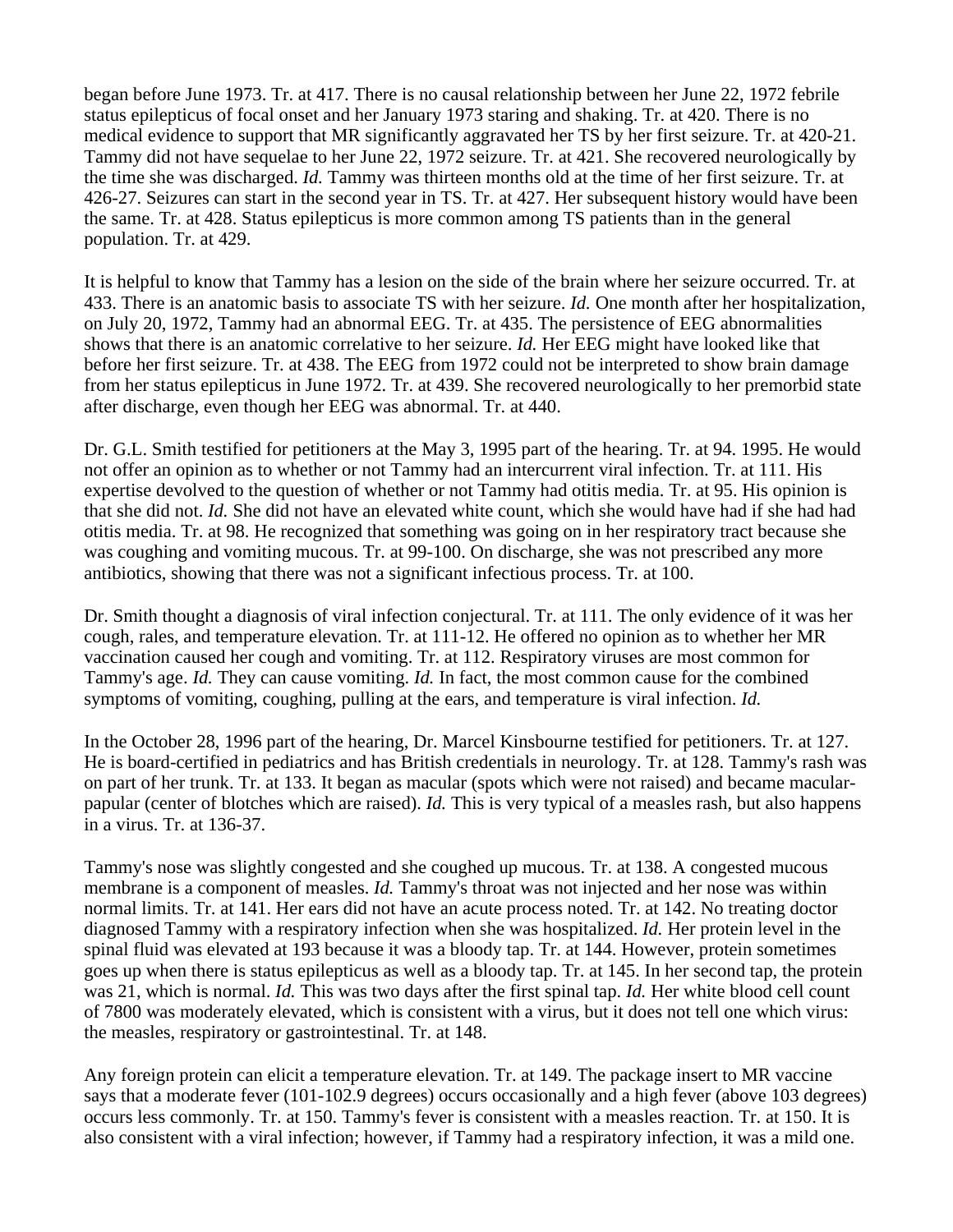*Id.* She was discharged two days later and everything had cleared up. Tr. at 151.

Tammy's seizure was more marked on the left than on the right. Tr. at 153. It could not be a simple febrile seizure. Tr. at 153-54. Children with TS have a propensity to seize, but usually it is not status epilepticus. Tr. at 155.

In Dr. Kinsbourne's opinion, a mitigated measles virus attacked Tammy's brain. Tr. at 156. Tammy did not have the full picture of measles encephalitis, but she had a severe seizure. Tr. at 157. Prior to her measles vaccination, Tammy had had fevers. *Id.* Both DPT and measles vaccines contain agents causing comas and encephalopathy. Tr. at 158-59.

Tammy was discharged two days after admission. Tr. at 159. She made a rapid recovery. *Id.* Her other symptoms were slight. *Id.* Her rash was more prominent. Tr. at 159-60. She was not developmentally different after her discharge. Tr. at 160. There was possible damage to parts of her brain that were not known until later. *Id.*

Tammy has borderline mental retardation which is found only in a TS child with seizures. Tr. at 161. Dr. Kinsbourne thinks the beginning of Tammy's seizure disorder was June 22, 1972, the date of her first seizure. Tr. at 162. It could be that the measles vaccine or her status epilepticus caused the damage to Tammy's right hemisphere that was reflected in the EEG of July 20, 1972. Tr. at 164. Measles vaccine caused the status epilepticus. Tr. at 165-66. Some of the time, status epilepticus damages the brain. Tr. at 167.

Because Tammy has TS, her first seizure initiated mental deterioration and subsequent seizures. Tr. at 168. Dr. Kinsbourne stated that if Tammy had not received MR vaccine, she would not have seized when she did because she had reached thirteen months of age without seizing. Tr. at 168-69. TS predisposed Tammy to seizures, but not to status epilepticus. Tr. at 169.

The records do not show that Tammy's four older siblings had a viral illness at the time Tammy became sick. Tr. at 172-73. She was given six and one-half mg. of Valium, which is a substantial amount for a thirteen-month old. Tr. at 176. Under the growth and development portion of the hospital records is noted that Tammy said only "da da." Tr. at 177. This seems to show low normal development. *Id.* No neurologist was consulted, which is perplexing. Tr. at 180. Yet, Tammy walked at ten months, which is early. *Id.*

Dr. Kinsbourne does not claim expertise in infectious diseases. Tr. at 186. Fever per se does not cause status epilepticus. Tr. at 197. About three-quarters of TS children have seizures. Tr. at 194. The most common cause of status epilepticus in a child under three is fever. Tr. at 198. It is not often that status epilepticus is the first sign of epilepsy. Tr. at 201. It usually begins with individual seizures -- little jerks and infantile spasms. Tr. at 202. The significance is that something else severe was going on if status epilepticus was Tammy's first sign of epilepsy. *Id.* Status can happen without subsequent epilepsy. Tr. at 205. He does not think that fever by itself is a reasonable cause of status epilepticus. Tr. at 207. To Dr. Kinsbourne, once a TS child has a seizure, he has a seizure disorder. Tr. at 242. Intercurrent infections can cause the onset of seizures in a TS child. Tr. at 249. Dr. Kinsbourne's opinion is that fever and the effects of the measles vaccine on Tammy's brain caused her status epilepticus. Tr. at 255.

No specific literature links measles vaccine to the onset of seizures in TS patients. Tr. at 258-59. But measles vaccine can trigger the onset of seizures in normal children. Tr. at 259. There is no literature showing an increase of respiratory symptoms following MR vaccine. Tr. at 264. Tammy had morbilliform rash (which is mild) on parts of her trunk. Tr. at 282. There is literature that conjunctivitis,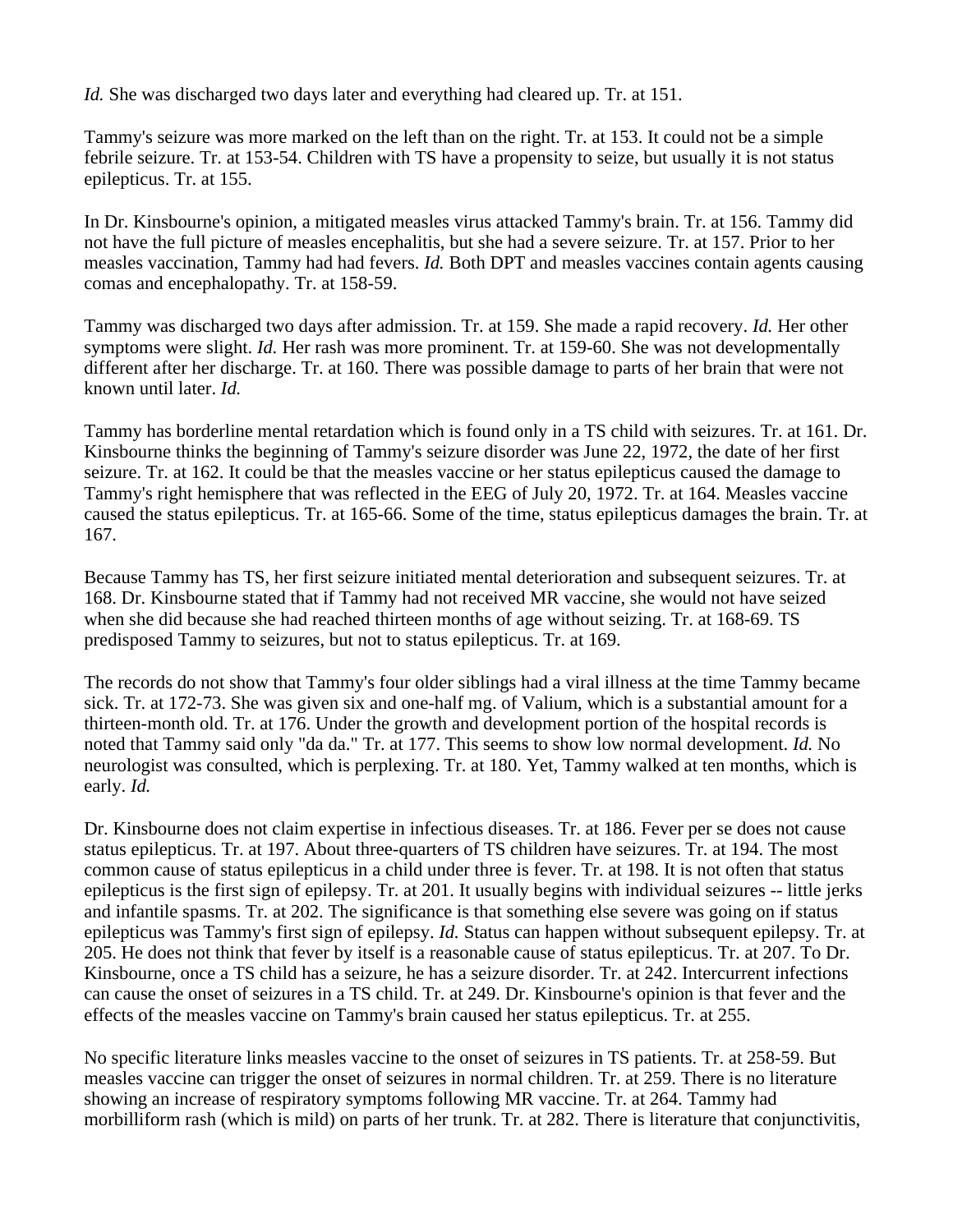rhinitis and cough were significantly less frequent in bivalent vaccines than in measles monovalent vaccines (R. Exc CC). Tr. at 283. Whatever caused Tammy's status epilepticus caused her propensity to generate discharges showing irritable dysfunction of that part of her cortex. Tr. at 287. A seizure simply caused by a fever does not result in a temporal focus. *Id.* Dr. Kinsbourne does not see sufficient evidence for a viral infection. Tr. at 292. To him, the strikingly abnormal EEG one month later shows a significant aggravation of her TS. Tr. at 294. This was her first EEG. *Id.*

### **DISCUSSION**

### Significant Aggravation

Congress defined "significant aggravation" as "any change for the worse in a preexisting condition which results in **markedly greater disability, pain, or illness accompanied by substantial deterioration of health** [emphasis added]." 42 U.S.C. § 300aa-33(4). In order for this court to hold that MR vaccine significantly aggravated Tammy's TS, it must find that Tammy experienced greater disability, pain, or illness accompanied by a substantial deterioration of health within Table time of the vaccination.

Legislative history provides insight into Congress' interpretation of "significant aggravation:"

The committee has included significant aggravation in the Table in order not to exclude serious cases of illness because of possible minor events in the person's past medical history. This provision does not include compensation for conditions which might legitimately be described as pre-existing (e.g., a child with monthly seizures who, after vaccination, has seizures every three and a half weeks), but is meant to encompass serious deterioration (e.g., a child with monthly seizures who, after vaccination, has seizures on a daily basis).

H.R. Rep. 98, 99th Cong., 2d Sess. 15-16, reprinted in U.S.C.C.A.N. 6344, 6356-57.

The language of the statute indicates that onset of an on-Table significant aggravation must occur within fifteen days of a MR vaccination. "Time period for first symptoms or manifestation of onset or of significant aggravation after vaccine administration: ...15 days...." 42 U.S.C. § 300aa-14(a)(II)(B) and (C). The records clearly establish that Tammy had a seizure within ten days of her MR vaccination. Therefore, the statutory presumption is that the MR vaccine caused Tammy's seizure.

The presumption, however, does not extend to the seizure constituting a significant aggravation of her pre-existing TS. That determination is left to the court, based on the case law already before it in *Whitecotton v. Secretary, HHS*, 81 F.3d 1099 (Fed. Cir. 1996); *Suel v. Secretary, HHS*, 31 Fed. Cl. 1, 12 (1993); and *Costa v. Secretary, HHS*, 26 Cl. Ct. 866, 870 (1992) (dictum), as well as the evidence in this case.

However, the court does not need to proceed to an evaluation of whether or not Tammy's seizure on June 22, 1972 significantly aggravated her TS if respondent rebuts the presumption that the MR vaccine caused her seizure. Section 13(a)(1)(B) and (2)(B). There is no dispute that the fever caused her seizure.

Respondent's position is that an intercurrent viral infection, not the MR vaccine, caused Tammy's fever which caused her seizure. If the infection caused the fever, then the MR vaccine could not have significantly aggravated Tammy's pre-existing TS. As a secondary position, respondent defends that Tammy's first seizure is unrelated to her subsequent seizures.

This case is different from the other TS cases pending before this court (and those already concluded) in that it deals with MR vaccine, not DPT vaccine, and the child at issue is not within the first year of life.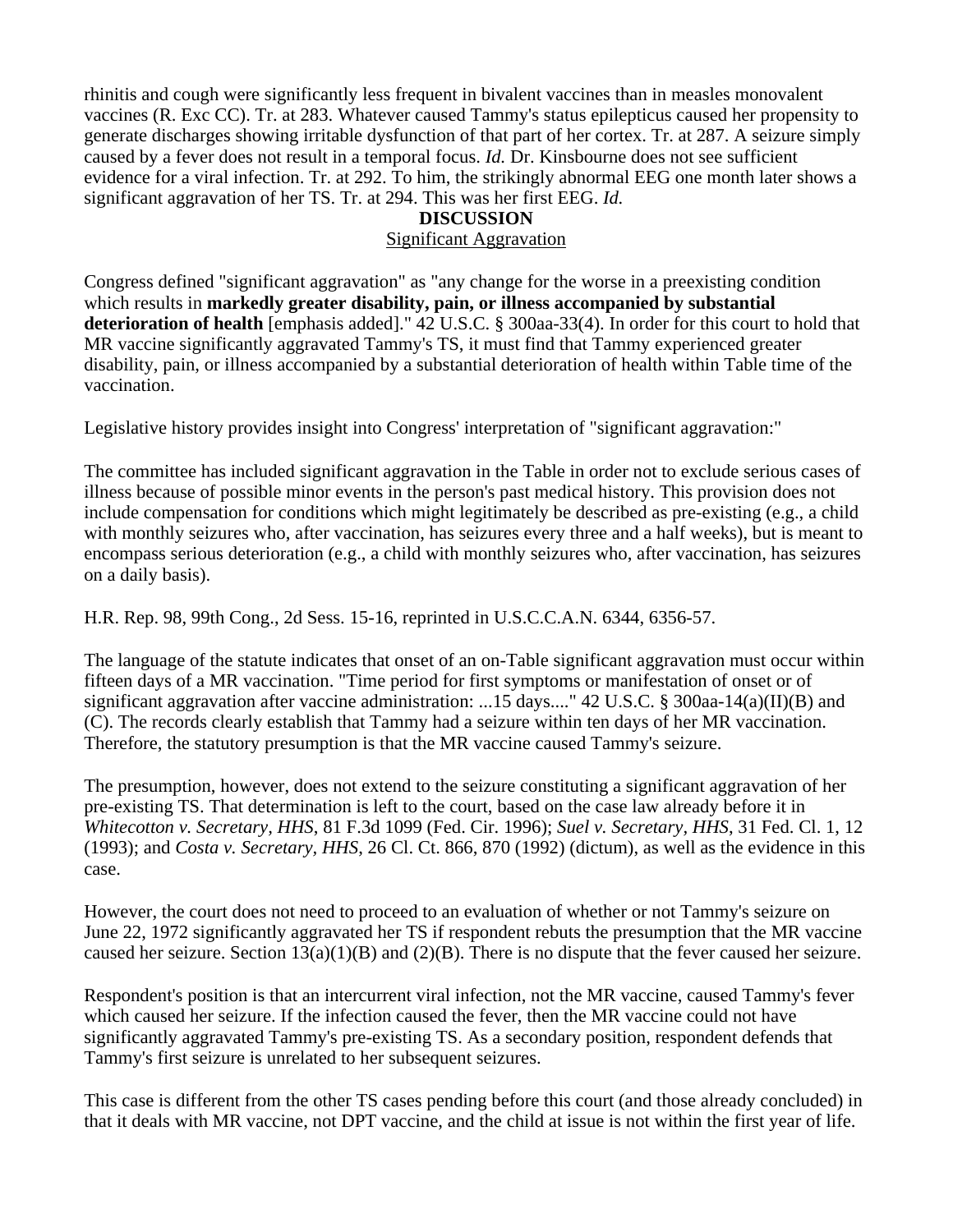In addition, respondent has provided epidemiological evidence that a TS child with eight or more tubers is more likely than not to experience seizures. $(5)$  However, Tammy had seven tubers, according to the MRI interpreted by respondent's Dr. Robert A. Zimmerman. R. Ex. MM. (Dr. Zimmerman found the MRI report acceptable, though not ideal.) Even assuming the court accepted respondent's epidemiological tuber count defense, it would not be sufficient in this case because Tammy, by current count, has less than the number of tubers that make it probable she would have seized anyway, according to this defense.

As Dr. Gomez, the world's expert in TS, testified, TS leads to infantile spasms. These spasms generally occur in a child between the ages of three and eight months. But, Tammy did not have infantile spasms. She was beyond the age when those seizures occur when she received her MR vaccine at thirteen months of age. She had a classic grand mal seizure which put her in status epilepticus because it lasted more than an hour.

Dr. Parke, Tammy's attending physician, with impeccable credentials in the areas of pediatrics, infectious disease, and vaccines, expressed his opinion that Tammy was hospitalized June 22, 1972 because of a viral infection. He stated this was probably an enterovirus because she had vomited and had a rash on her face and torso. He attributed the fever to this virus and the seizure to the fever. He expressly rejected the MR vaccination as the cause of her fever because respiratory symptoms, e.g., a three- to four-day cough, do not occur more frequently in children who received a measles vaccination than in non-vaccinated children. He attributed her cough and vomiting to the acute viral infection. That her fever disappeared rapidly was further proof to him of the enterovirus infection.

The court finds the statements of a treating physician, particularly one of the caliber of Dr. Parke, to be particularly impressive. Moreover, the court doubts that Tammy had a measles virus encephalitis. But that does not mean she did not have a mild reaction to her measles vaccination, which entailed fever. All the doctors concluded that the fever led to her seizure. Even though Tammy had had fevers previously without seizing, she began to seize after this particular fever. Her seizure was more than a simple febrile seizure because, as respondent's Dr. Pollack and petitioners' Dr. Kinsbourne stated, her TS, particularly the tubers on the right side of her parietal-temporal lobe, made her susceptible to a prolonged seizure. $\frac{(6)}{2}$ 

Coughing, vomiting, and nasal congestion can be symptoms equally of a measles vaccine reaction as well as of a respiratory infection. Although Dr. Parke and the extremely well-experienced Dr. Glezen now diagnose Tammy as having had a respiratory infection, no one during the June 1972 hospitalization (including Dr. Parke) so diagnosed her.

It seems more likely to the court that, at the perfect interval of ten days after her MR vaccination,  $\frac{7}{2}$ Tammy developed a mild measles reaction, including fever and a rash. It was Tammy's TS that turned the fever into a serious neurological event. The court notes with interest that Dr. Glezen found the rash to be problematic. To the court, this means Dr. Glezen had doubts linking the rash to an infection, rather than to the MR vaccine. Although Dr. Pollack explained it away (due to sweating, or tape), the court is cognizant that a rash is the appropriate symptom for a mild measles vaccine reaction. The rapidity of Tammy's recovery is consistent with that explanation. This seems more tenable than her having recovered from an upper respiratory illness of such short duration.

Even assuming, arguendo, that Tammy had an intercurrent infection while she had a reaction to MR vaccine, she would not be precluded from recovering compensation. In *Knudsen v. Secretary, HHS,* 35 F.3d 543 (Fed. Cir. 1994), the Federal Circuit reversed and remanded the lower courts' dismissal of the petition of a child with an alleged DPT-encephalopathy who also had symptoms of an unspecified viral infection. The Federal Circuit held, with particular relevance here: (1) the vaccinee could recover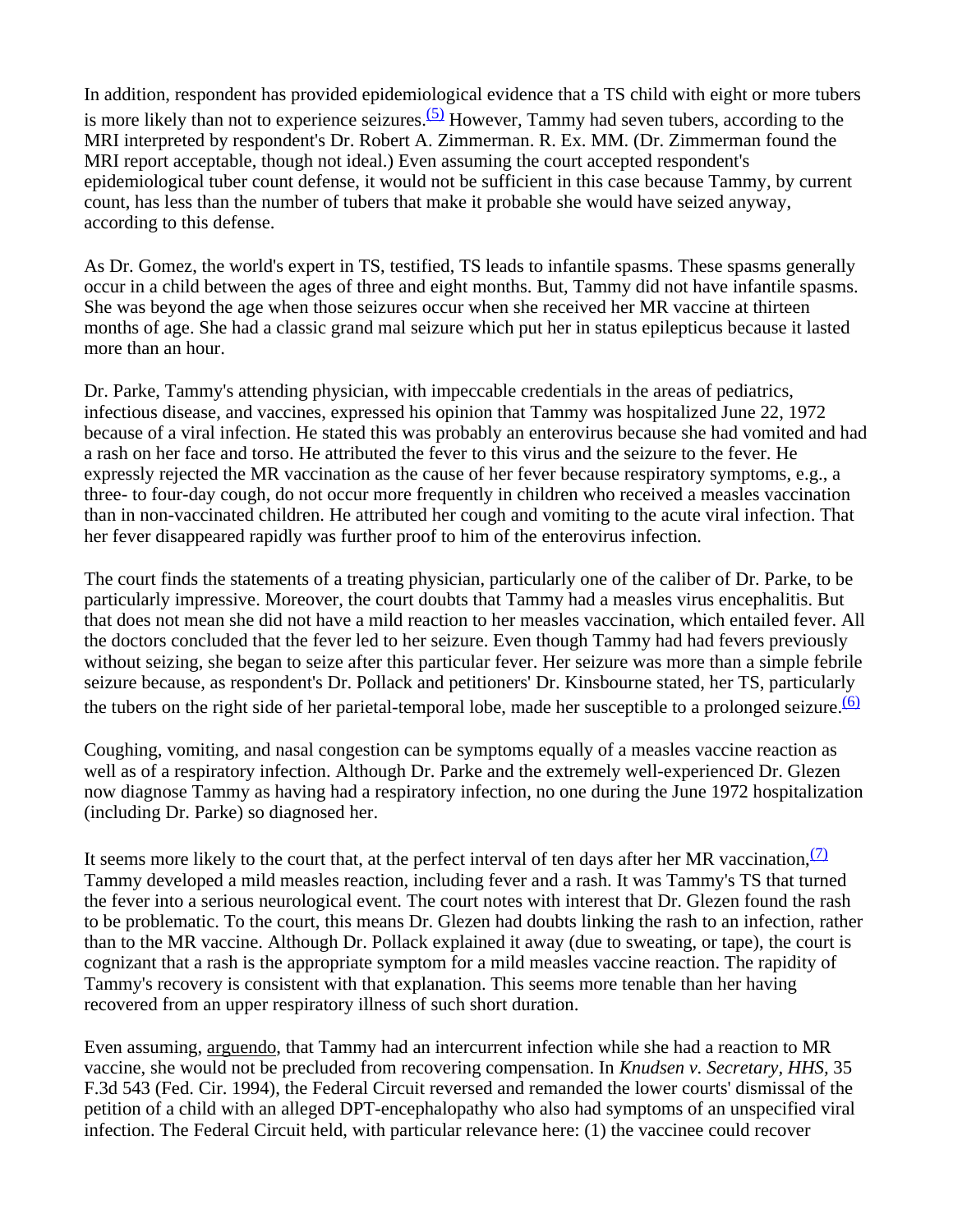damages even with symptoms of a virus if the vaccine caused a reaction; (2) the "unity theory" (that all symptoms must be explained by a single cause) is rejected; and (3) evidence that more encephalopathies occur due to viral infections than to DPT is irrelevant. 35 F.3d at 549-50.

Thus, even if the evidence of cough, pulling at the ears, and vomiting of mucous was more likely due to an infection than to a MR reaction, the Federal Circuit has established that this alone would not defeat the parallel holding that Tammy's fever and rash were due to her MR vaccination. But the court is content with its conclusion, based on Dr. Parke's and others' testimony, that respiratory symptoms are recognized adverse reactions to MR vaccine. $(8)$ 

Having decided that Tammy's MR caused her fever, and that the fever caused her seizure for which her pre-existing TS made her more susceptible, the remaining question is whether or not there were sequelae to her seizure, i.e., is her current condition causally related to her first seizure? If so, petitioners will have met the requisite prongs of *Whitecotton v. Secretary, HHS*, 81 F.3d 1099 (Fed. Cir. 1966) to show significant aggravation of Tammy's TS. Those prongs distill basically into two questions: (1) is the child's current condition significantly worse than her prevaccination condition, and (2) is the beginning of that substantial deterioration within Table time? $(9)$ 

There is no question that Tammy's current condition, with mental retardation and developmental delay, is substantially worse than her prevaccination condition. Was the seizure on June 22, 1972 the onset of that substantial deterioration?

Respondent's witnesses deny that there is any link between Tammy's seizure on June 22, 1972, and her subsequent staring and shaking noted in January 1973 and her afebrile seizures detected in June 1973. But Tammy was put on Phenobarbital, an anti-convulsant, after her June 22, 1972 seizure. It would be unfair to attribute the lack of her seizures until January 1973 solely to the benignity of her status epilepticus rather than to the effect of her anti-convulsants. Thus the argument could be made that she would have had more seizures (to reflect the beginning of her seizure disorder) but for the anticonvulsant. Of course, the correlative question is, why, despite being on an anti-convulsant, did she manifest staring and shaking in January 1973, or, though still on anti-convulsants, afebrile seizures by June 1973? The court is well aware that the course of TS is perilously unpredictable, else no TS child would experience breakthrough seizures and all anti-convulsant therapies would be successful.

Tammy's EEG in July 1972 was markedly abnormal. Petitioners point to that as proof that her status epilepticus June 22, 1972 caused damage to her brain, but respondent defends that we do not know if her EEG would have been abnormal before her MR vaccination if one had been performed. We do know that Tammy did not seize before her MR vaccination and was not on anti-convulsants before her MR vaccination.

Evidence from both parties' doctors establishes what the court has heard in all TS cases: a child with TS is susceptible to seizures. All TS children with mental retardation have seizure disorders.

Tammy was fortunate enough to have lived beyond her first year when the threat to TS children of seizing in the form of infantile spasms exists and yet she remained seizure-free (perhaps because she did not have numerous tubers). The longer her brain remained seizure-free, the more likely that she would be developmentally and mentally normal. The obverse is also true: the sooner she seized, the worse off she would be since TS children are notorious for developing seizure disorders and consequent mental retardation and developmental delay.

The court knows that Tammy did not seize before June 22, 1972. There is no credible proof before the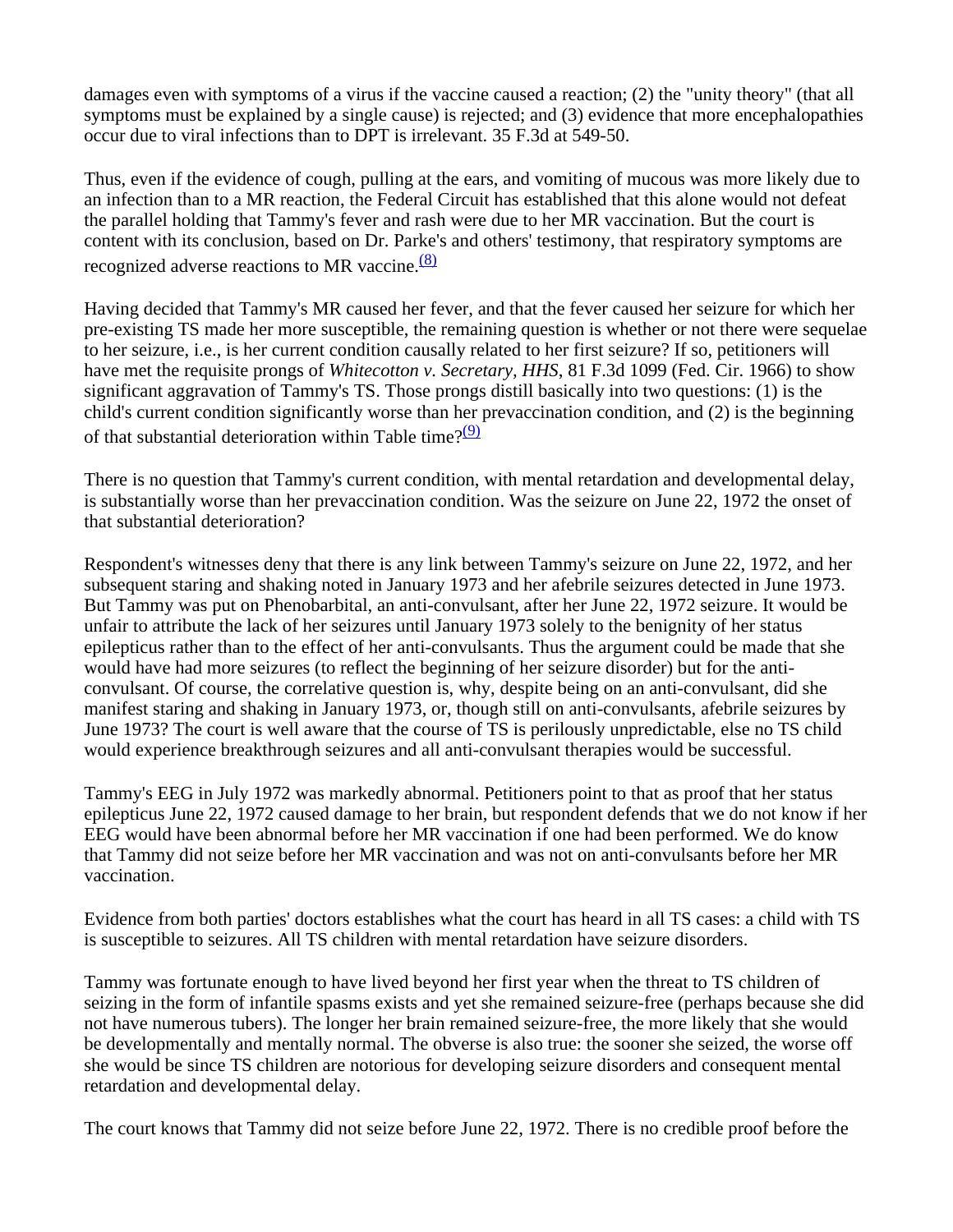court as to when, if ever, Tammy would have seized absent the MR vaccination. Respondent's defense of eight or more tubers being a biomarker to neurological severity in TS cases is not applicable here because Tammy had seven tubers, putting her below respondent's level for seizing more probably than not due to the TS alone.

The court believes that a TS child, not only because of the number of tubers, but also because of tuber location and size,  $\frac{(10)}{10}$  is so liable to develop a seizure disorder that anything that initiates a seizure, such as fever in this case, can hardly be of innocent effect. The cortical lesions are there, waiting to fire off electrical impulses. When Tammy experienced her first seizure, beyond the age when TS children are most vulnerable to brain damage (in their first year), she was unlikely to maintain her clinical normalcy for very long. Even though her developmental delay did not begin immediately, over time, the damage was done. The symptoms of Tammy's TS obviously progressed in the form of staring, shaking, and afebrile seizures, all while Tammy was taking anti-convulsants.

Petitioners have satisfied their burden of proving that Tammy's MR significantly aggravated her TS. The onset of the substantial deterioration, which was the beginning of her seizure disorder, occurred within Table time of her vaccination and her current condition is significantly worse than her pre-vaccination condition. The court finds MR vaccine more likely the cause of Tammy's fever which caused her seizure than respondent's theory of an intercurrent viral infection. Moreover, respondent has failed to satisfy its burden $\frac{(11)}{11}$  that TS caused in fact Tammy current condition so as to defeat petitioners' prima facie case of significant aggravation.

# **CONCLUSION**

Petitioners are entitled to a Program award. The court encourages the parties to engage in settlement of the damages portion of this case and will set a status conference to schedule the filing of life care plans.

# **IT IS SO ORDERED.**

DATED: Laura D. Millman

Special Master

1. The National Vaccine Injury Compensation Program comprises Part 2 of the National Childhood Vaccine Injury Act of 1986, 42 U.S.C.A. § 300aa-1 et seq. (West 1991), as amended by Title II of the Health Information, Health Promotion, and Vaccine Injury Compensation Amendments of November 26, 1991 (105 Stat. 1102). For convenience, further references will be to the relevant subsection of 42 U.S.C.A. § 300aa.

2. Manuel Rodriguez Gomez, Tuberous Sclerosis (2d ed. 1988).

3. Gomez M.R., Kuntz, N.L., & Westmoreland, B.F., *Tuberous sclerosis, early onset of seizures, and mental subnormality: Study of discordant [mono]zygous twins*, 32(6) Neurology 604-11 (1982).

4. *See* R. Exs. JJ and KK as further proof of the use of more attenuated measles virus vaccine at the time of Tammy's vaccination.

5. Goodman, M., Lamm, S.H., Engel, A., Shepherd, C.W., Houser, O.W., & Gomez, M.R., *Cortical Tuber Count: A Biomarker Indicating Neurological Severity of Tuberous Sclerosis Complex*, 12(2) Journal of Child Neurology 85 (1997). R. Ex. SSS.